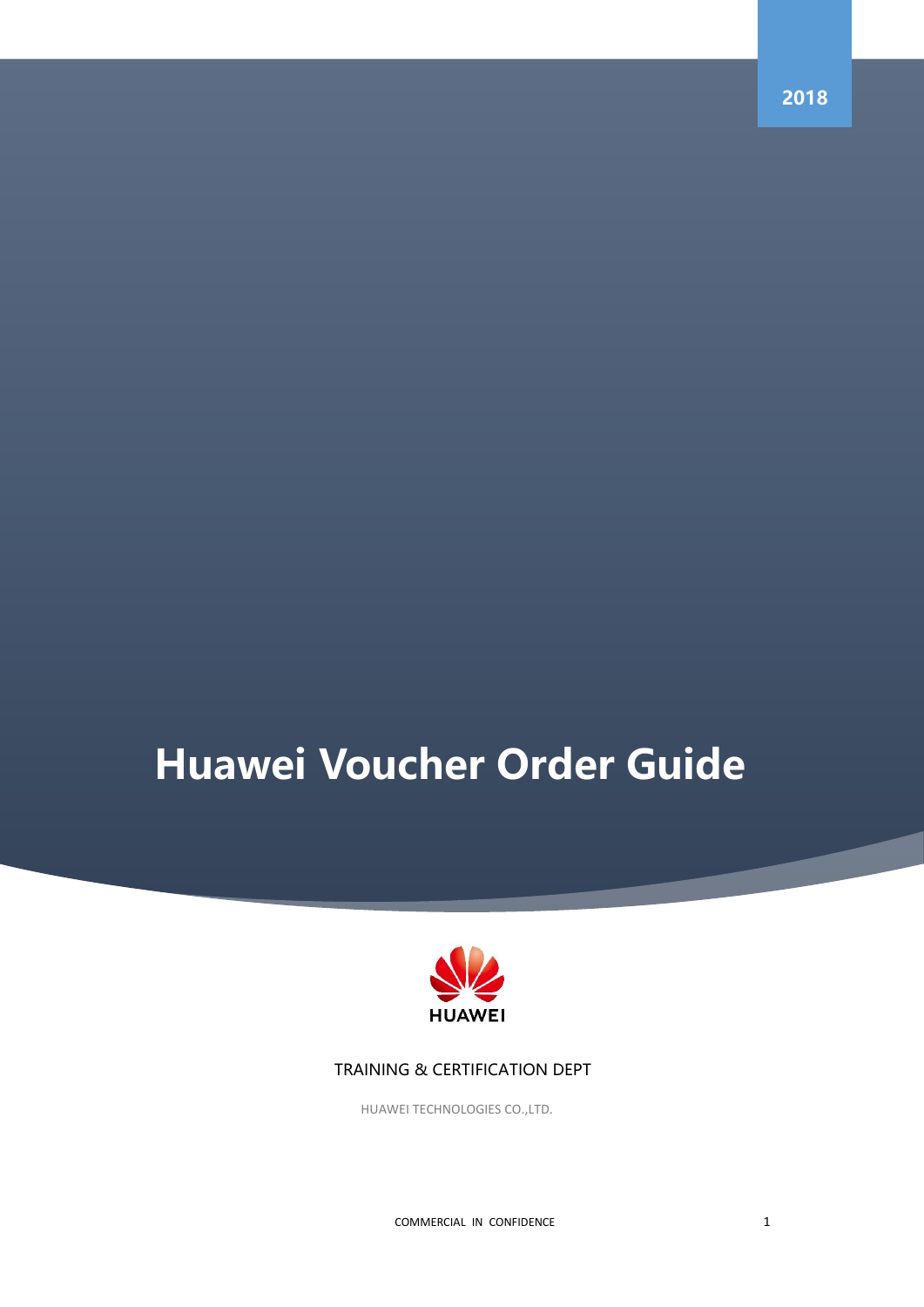$\overline{R}$ 

Voucher can be paid for examination fees when the candidate register the exam. Huawei Partners or Pearson VUE Authorized test centers can check voucher prices and order vouchers on Pearson VUE [voucher store.](http://www.pearsonvue.com/vouchers/pricelist/huawei.asp)

**Notice:** Only Huawei partners purchase voucher on voucher store. Individuals can use credit cards to register exam at least 24 hours before the exam time on Pearson VUE website or by contacting the Pearson VUE customer service. They can also contact the Pearson VUE Test Center to pay cash for the exam on the current day (if the exam can be arranged).

## **Process**

1. Visi[t voucher store](http://www.pearsonvue.com/vouchers/pricelist/huawei.asp) on Pearson VUE website and check the voucher price.

### Step One: Check voucher prices

Instructions: Select your Partner Group, then note the price and currency for your exam choice.

| Select your Partner Group                            |                                      |
|------------------------------------------------------|--------------------------------------|
| Select your Partner Group                            |                                      |
| For HALP (Out of China Mainland)                     |                                      |
| For HAINA (Out of China Mainland)                    |                                      |
| For Carrier Network Engineer (Out of China Mainland) | ons on the form. When asked, fill in |

the price and currency presented in the chart for your group.

## Voucher form

#### Important:

- . Use Internet Explorer to fill out the form.
- · DO NOT enter any special characters (ö, ä, é, etc.) in the form.
- If you encounter an error while submitting the form online, please note that you can also submit the form via email or fax. Details can be located at the top of your order form for your region.
- 2. Download the voucher order form for your Partner Group.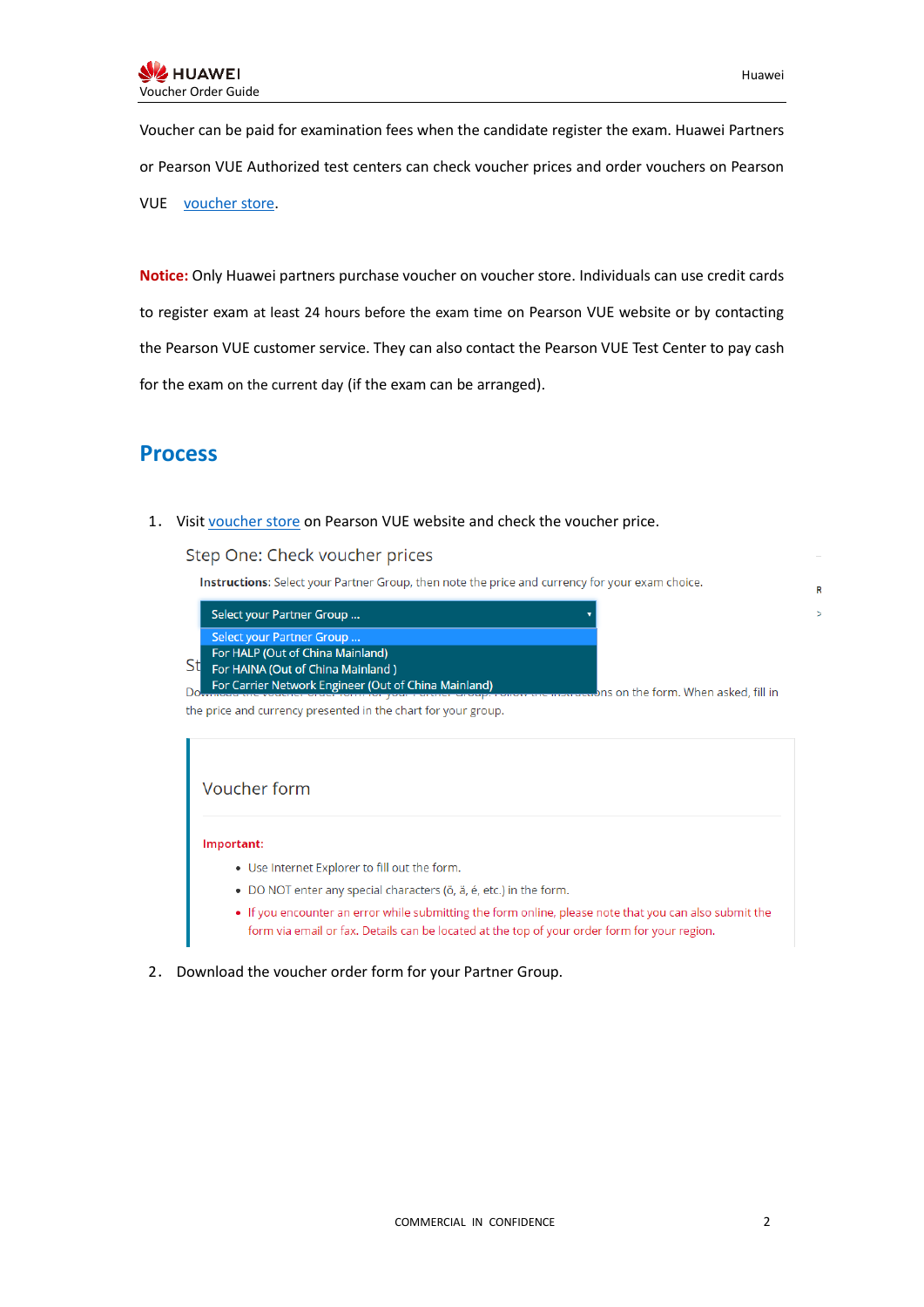## Step Two: Fill out voucher order form

Download the voucher order form for your Partner Group. Follow the instructions on the form. When asked, fill in the price and currency presented in the chart for your group.

| Voucher form                                                          |                                                                                                                                                                                                        |             |  |  |  |
|-----------------------------------------------------------------------|--------------------------------------------------------------------------------------------------------------------------------------------------------------------------------------------------------|-------------|--|--|--|
| Important:                                                            |                                                                                                                                                                                                        |             |  |  |  |
| Use Internet Explorer to fill out the form.                           |                                                                                                                                                                                                        |             |  |  |  |
| DO NOT enter any special characters (ö, ä, é, etc.) in the form.<br>٠ |                                                                                                                                                                                                        |             |  |  |  |
|                                                                       | • If you encounter an error while submitting the form online, please note that you can also submit the<br>form via email or fax. Details can be located at the top of your order form for your region. |             |  |  |  |
| <b>Partner Group Order Forms</b>                                      |                                                                                                                                                                                                        |             |  |  |  |
|                                                                       | <b>Type</b>                                                                                                                                                                                            | <b>Size</b> |  |  |  |
| For HALP (Out of China Mainland) Order Form                           | <b>PDF</b>                                                                                                                                                                                             | 647 KB      |  |  |  |
| For HAINA (Out of China Mainland) Order Form                          | <b>PDF</b>                                                                                                                                                                                             | 646 KB      |  |  |  |

## 2.1 Fill the order form information about company and voucher receiver.

| *Order Date:<br>Site ID:                                                           | PO#:<br>Restrictions apply. Read more. |  |  |  |  |
|------------------------------------------------------------------------------------|----------------------------------------|--|--|--|--|
| <b>Bill To:</b>                                                                    | <b>Ship To:</b>                        |  |  |  |  |
| Same as "Bill To" information.<br>This is my first voucher order with Pearson VUE. |                                        |  |  |  |  |
| *Company Name:                                                                     | Company Name:                          |  |  |  |  |
| *Name:                                                                             | Name:                                  |  |  |  |  |
| *Business Email:                                                                   | <b>Business Email:</b>                 |  |  |  |  |
| Do not use a personal email address.                                               | Do not use a personal email address.   |  |  |  |  |
| *Full<br>Address:                                                                  | Full<br>Address:                       |  |  |  |  |
| *Country:                                                                          | Country:                               |  |  |  |  |
| *Phone:                                                                            | Phone:                                 |  |  |  |  |

2.2 Fill the order form information about voucher.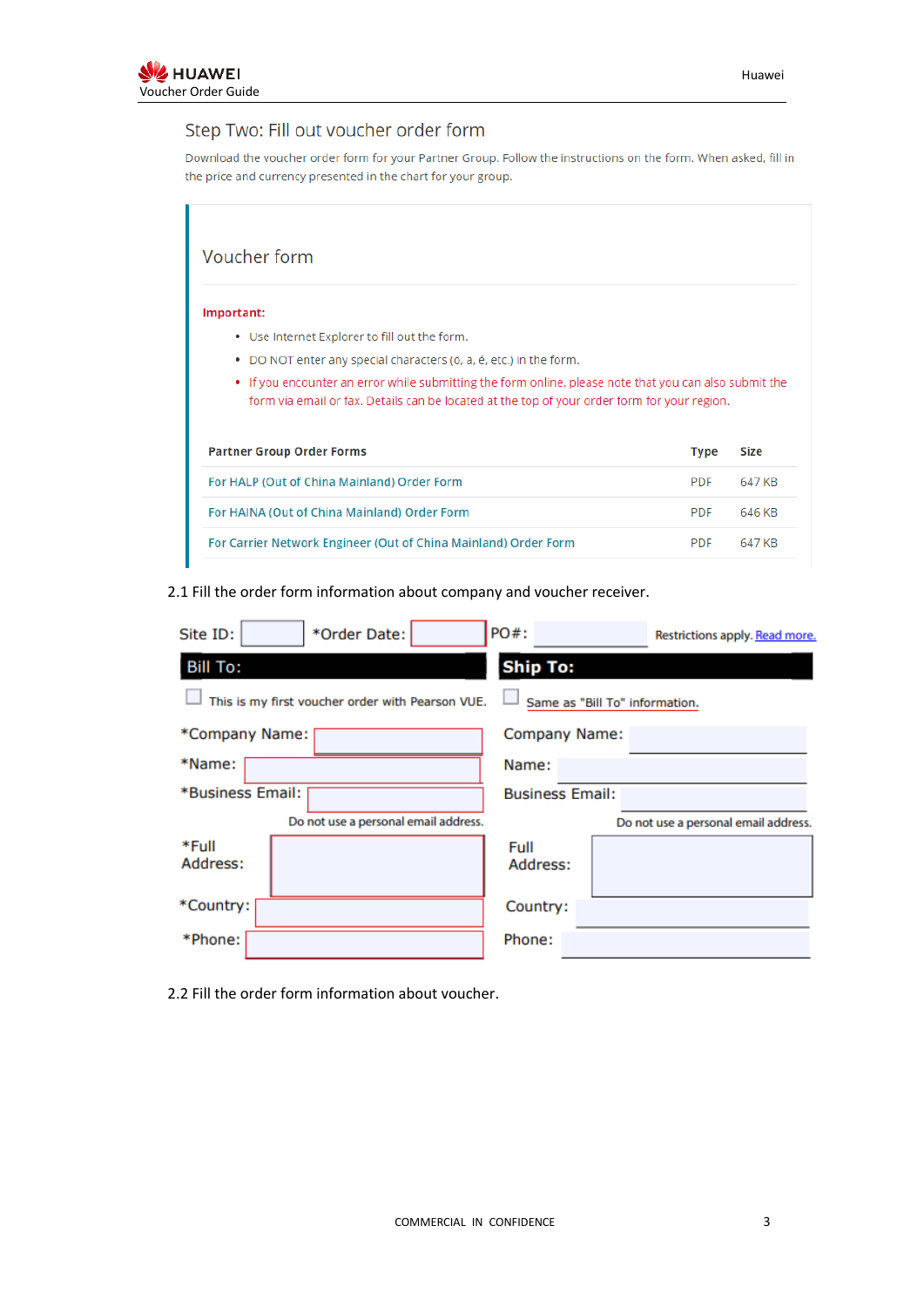| QTY | <b>Voucher Type</b> |         | <b>Unit Price</b> | <b>Total</b> |
|-----|---------------------|---------|-------------------|--------------|
|     |                     |         |                   |              |
|     |                     | ٠       |                   |              |
|     |                     |         |                   |              |
|     |                     | ۰       |                   |              |
|     |                     | ۰       |                   |              |
|     |                     | $\cdot$ |                   |              |
|     |                     |         | Subtotal:         |              |

2.3 choose the method of payment, fill the required information and click the submit button.

| pearsonyue.com/<br>vouchers                                                                                      |                                                  | METHOD OF PAYMENT                                                                                |  |  |
|------------------------------------------------------------------------------------------------------------------|--------------------------------------------------|--------------------------------------------------------------------------------------------------|--|--|
| Payment. We accept<br>VISA, Mastercard,                                                                          |                                                  | *Payment Type: O AMEX O MasterCard O VISA © Check/Bank Transfer Oother                           |  |  |
| AMEX, check and<br>money transfers.                                                                              | Cardholder's Name:                               |                                                                                                  |  |  |
| If you are paying by<br>check or bank                                                                            | Card Number:                                     | Exp Date:                                                                                        |  |  |
| transfer, you will<br>receive an invoice<br>confirming the order<br>along with detailed<br>information about how | Cardholder's Address:                            |                                                                                                  |  |  |
| to make your                                                                                                     |                                                  | *I authorize Pearson VUE to charge this account with the "Total Due": $\bigcap$ Yes $\bigcap$ No |  |  |
| payment.                                                                                                         | *Authorized Purchaser Signature:                 |                                                                                                  |  |  |
|                                                                                                                  | Vouchers will be sent to email address provided. | Submit<br><b>Print Form</b>                                                                      |  |  |

3. You will receive an email with 12-digit order number and remittance information

two working days after purchase.

4. If you pay by Check/Bank Transfer, please arrange payment according to remittance

information sent by email.

## Remittance notice::

- All the handling fee should be charged from organizations or Pearson VUE Authorized test centers.
- Indicate the 12-digit order number when making remittance, it will make it the purchase process faster.